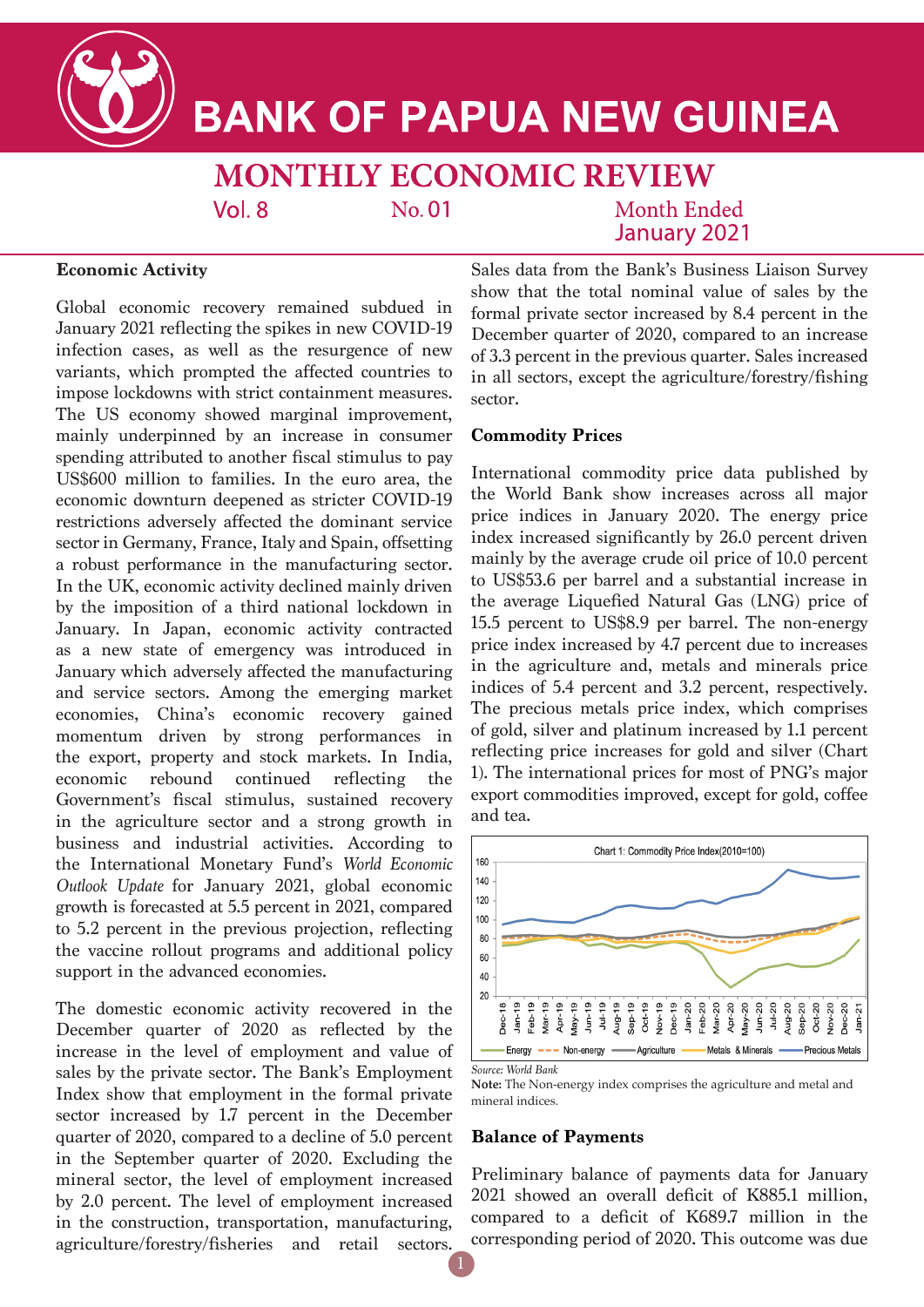to a deficit in the capital and financial account, which more than offset a surplus in the current account. The outcome in the current account was due to a higher trade surplus and net transfer receipts, which more than offset a net income and service payments. The deficit in the capital and financial account reflected a higher net outflow in other investments reflecting the build-up in foreign currency account balances of mineral companies The level of gross foreign exchange reserves at the end of January 2021 was US\$2,452.7 (K8,457.5) million, sufficient for 8.1 months of total and 14.3 months of non-mineral import covers. As at 29<sup>th</sup> January 2021, the level of gross foreign exchange reserves was US\$2,452.68 (K8,605.89) million.

## **Exchange Rate**

The average monthly kina exchange rate remained unchanged against the US dollar (USD) at US\$0.2850, but it depreciated against the Australian dollar (AUD) by 2.59 percent to A\$0.3690 as at  $29<sup>th</sup>$ January 2021. The kina depreciation against the AUD reflected cross-currency movements as the AUD appreciated against the USD. The monthly average Trade Weighted Index decreased by 1.14 percent to 27.39, compared to the previous month. This mainly reflected the depreciation of the kina against the AUD.



*Source: Bank of PNG*

# **Inflation**

Annual headline Retail Price Index (RPI) to January 2021 declined by 0.8 percent, compared to a decline of 1.0 percent in December 2020. There were price declines in the 'Housing', 'Transport', 'Health' and 'Household Equipment' expenditure groups. The decline in the 'Housing' expenditure group was due to a fall in prices in the 'Cooking' sub-group. The decline in the 'Transport' expenditure group reflected a decrease in prices in the 'Fuel and Lubricants' sub-group, which more than offset an increase in the 'Fares' sub-group. The decline in the 'Health' expenditure group reflected a drop in prices in the

'Medical Supplies' sub-group. The decrease in the 'Household equipment' expenditure group reflected a decline in the 'Maintenance goods' sub-group. Annual RPI ex-seasonal declined by 0.8 percent, whilst RPI ex-seasonal and fuel increased by 0.8 percent (Chart 3). Quarterly headline RPI declined by 0.1 percent, whilst the monthly headline RPI increased by 0.8 percent.



**Domestic Interest Rates & Monetary Aggregates**

Over the month to week-ending 29<sup>th</sup> January 2021, the Central Bank Bill (CBB) rates for the 28-day and 63-day terms remain unchanged at 1.33 percent and 2.05 percent, respectively, whilst the 91-day term declined to 2.03 percent from 2.04 percent. The CBB auctions continue to be oversubscribed. Over the same period, the Treasury Bill (T-bill) rates for the 182-day, 273-day and 364-day terms were unchanged at 4.41 percent, 6.04 percent and 7.20 percent, respectively. The other terms for both CBBs and T-bills were either not offered or bided for. The weighted average interest rates on wholesale deposits (K500,000 and above) generally increased over the month to 29<sup>th</sup> January 2021. The rate for the 30-day, 90-day, 180-day and 270-day terms declined to 0.36 percent, 0.66 percent, 0.43 percent and 0.30 percent, respectively, from 1.55 percent, 1.46 percent, 0.60 percent and 2.50 percent, respectively while the 270 day term remain unchanged. The 60-day and 365 day terms increased to 1.00 percent and 1.64 percent, respectively, from 0.21 percent and 1.10 percent. (see Chart 4).



*Source: Bank of PNG*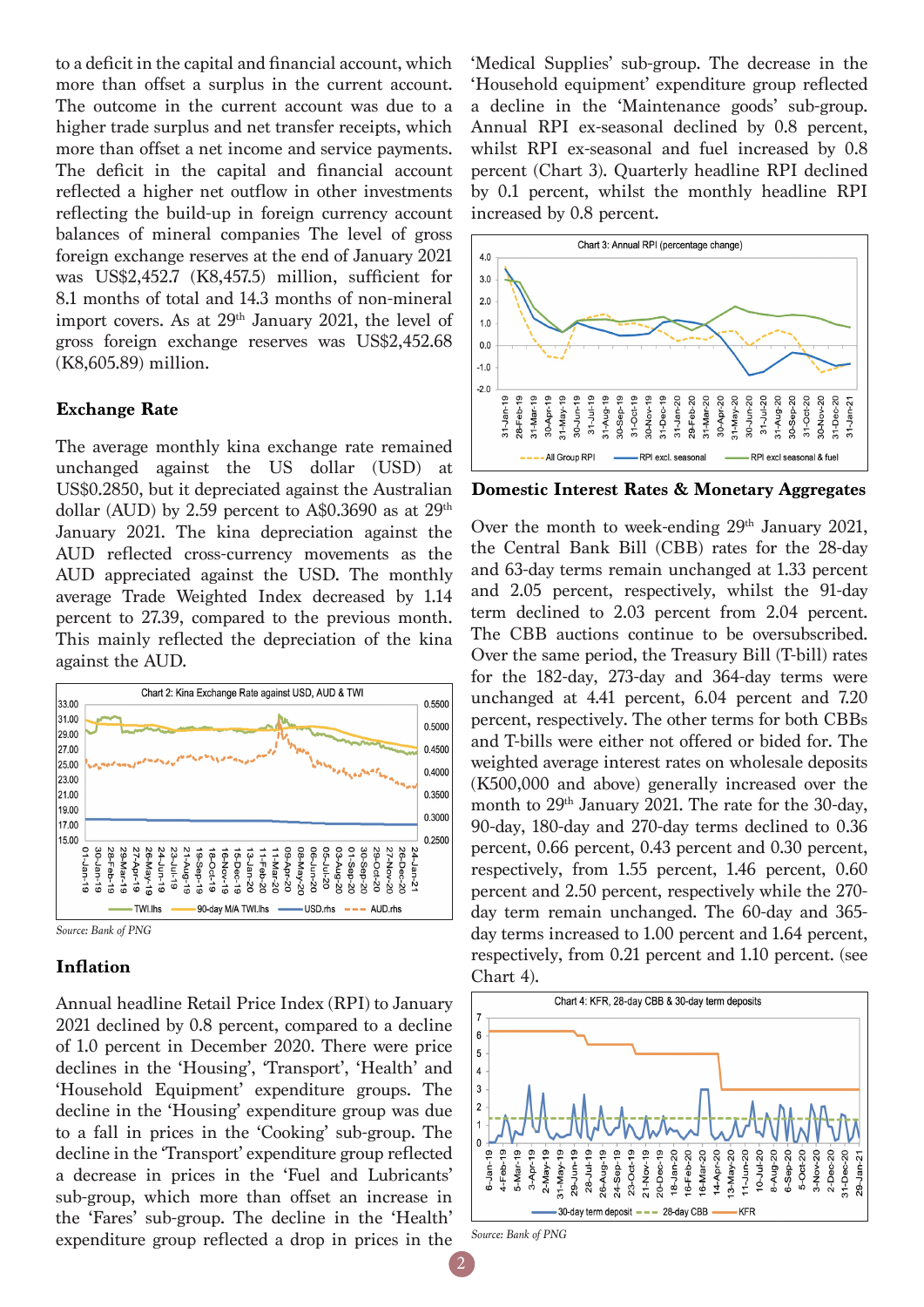Broad money supply increased by 7.0 percent over the year to December 2020, compared to an increase of 4.4 percent in the corresponding period of 2019. This was driven by increases in net claims on Central Government and credit to private sector. Monetary base increased by 2.2 percent over the year to December 2020, compared to an increase of 12.4 percent in the corresponding period of 2019. This was driven by an increase in currency in circulation, which more than offset a decline in deposits of other depository corporations at the Central Bank.

Commercial bank lending to public non-financial corporations, other financial corporations and other resident sectors declined by K111.5 million to K13,387.4 million from end of December 2020 to week-ending 29th January 2021. The decline reflected

repayments by the service, agriculture, construction, transport and retail sectors. Over the year, the weekly average lending by banks decreased by 2.1 percent to K13,387.4 million. Deposit level as at  $29<sup>th</sup>$  January 2021 stands at K22,693.5 million. The significant increase between end of 2020 and beginning of January 2021, reflected the Government's drawdown on the Temporary Advance Facility from the Central Bank. The weekly average deposits increased by 7.6 percent to K22,693.5 million.

# **Monetary Policy**

The Bank maintained the policy signalling rate, the Kina Facility Rate at 3.0 percent in the month of January 2021.